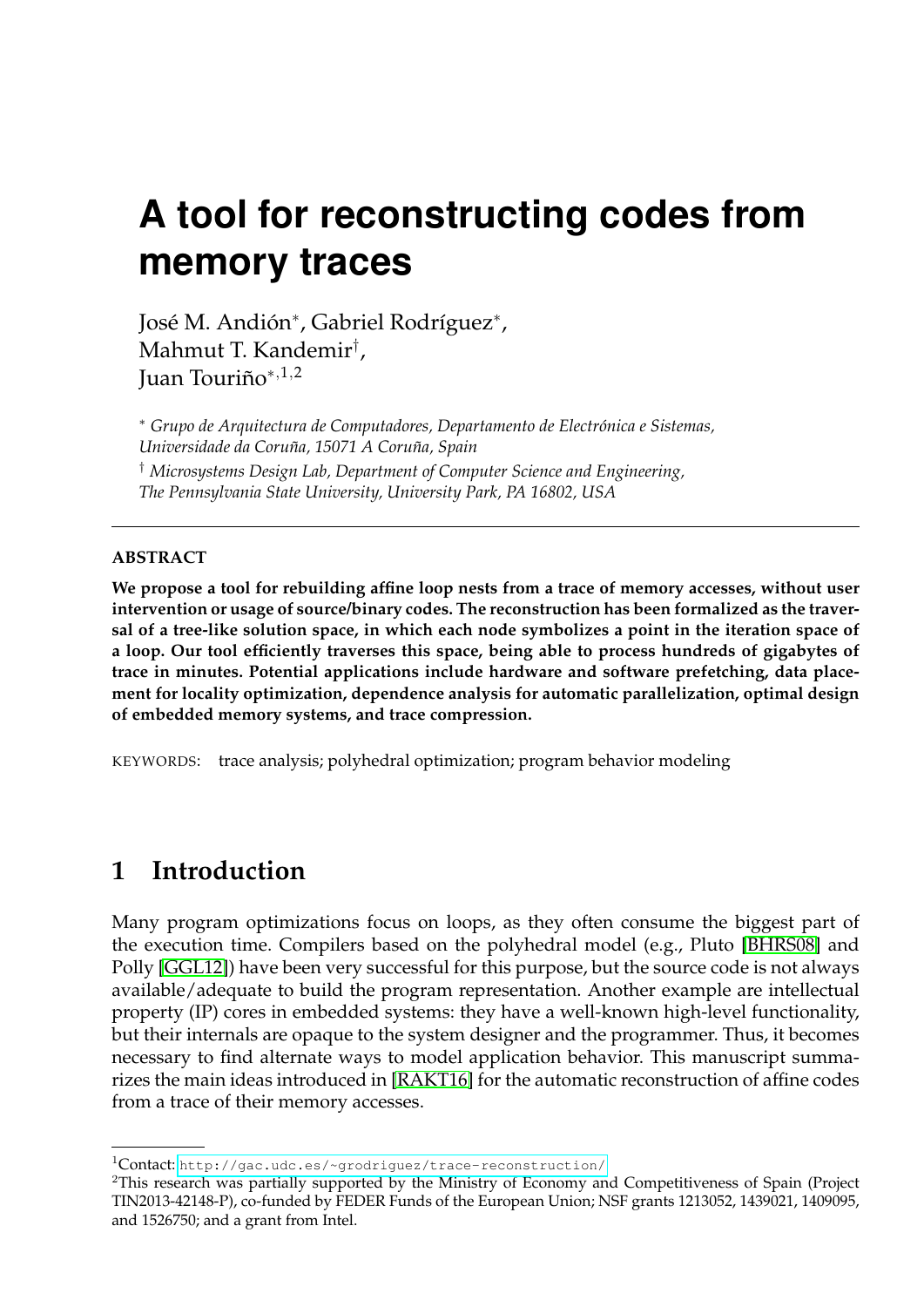#### **2 Problem Formulation**

A program memory trace contains all the memory addresses issued by its entire execution, including multiple loop nests and non-loop sections. In this work, it is assumed that each entry in the trace is labeled using an identifier of the instruction issuing the access (e.g., its memory address as done by Intel Pin). Hence, the address stream generated by each instruction can be analyzed separately.

The algorithm focuses on the reconstruction of each individual reference enclosed in large regular loops, with linear static control parts that depend only on the loop index variables and loop independent constants through affine bounds and subscripts. These types of loops are the main target of the polyhedral model and can be written as:

$$
\begin{aligned}\n\text{DO} \quad i_1 &= 0, \quad u_1(\overrightarrow{\tau}) \\
&\cdots \\
\text{DO} \quad i_n &= 0, \quad u_n(\overrightarrow{\tau}) \\
&\qquad V[f_1(\overrightarrow{\tau})] \dots [f_m(\overrightarrow{\tau})]\n\end{aligned}
$$

where  $\{u_j, 0 < j \le n\}$  are affine functions,  $\{f_d(i_1, \ldots, i_n), 0 < d \le m\}$  is the set of affine functions that converts a given point in the iteration space of the loop nest to a point in the data space of V, and  $\vec{v}^k = \{i_1^k, \ldots, i_n^k\}^T$  is a column vector which encodes the state of each iteration variable for the  $k^{th}$  execution of the loop nest. The complete access  $V[f_1(\overrightarrow{r})] \dots [f_m(\overrightarrow{r})]$ is abbreviated by  $V(\vec{\tau})$ . Since  $f_d$  are affine, the access can be rewritten as:

<span id="page-1-0"></span>
$$
V[f_1(\overrightarrow{r})] \dots [f_m(\overrightarrow{r})] = V[c_0 + i_1c_1 + \dots + i_nc_n]
$$
\n(1)

where  $c_0$  is a constant stride and each  $\{c_j, 0 < j \le n\}$  is the coefficient of the loop index  $i_j$ .

During the execution of the loop nest, the access to  $V$  will orderly issue the addresses corresponding to  $V(\overrightarrow{i})$ ,  $V(\overrightarrow{i})$ , etc. Note that, using Eq. [\(1\)](#page-1-0), the stride between two consecutive accesses  $\sigma^k = V(\vec{\tau}^{k+1}) - V(\vec{\tau}^k)$  can be expressed as a linear combination of the coefficients of the loop indices. This is the basis of our reconstruction approach.

#### **3 Reconstruction Method**

The proposed technique is essentially a guided exploration of a tree-like potential solution space driven by the access strides, in which level  $k$  contains all possible loops with trip count equal to k: from a 1-level nest iterating from 0 to  $(k - 1)$ , to a k-level nest with a single iteration per level. Its root is a trivial loop that generates the first two accesses in the trace. The exploration engine incorporates one access to the reconstructed loop in each step, descending one level into the tree, until it finds a solution for the entire trace or determines that no affine loop is capable of generating the observed sequence of accesses. Each step of the process is conceptually depicted in Fig. [1.](#page-2-3) Starting from the  $k^{th}$  iteration vector  $\overrightarrow{i}^k$  =  $\{i_1^k,\ldots,i_n^k\}$  there are  $(2n+1)$  different vectors  $\overrightarrow{i}^{k+1}$  that are considered as candidates for the  $(k + 1)<sup>th</sup>$  iteration vector. The *n* alternatives on the left side are obtained using an operation  $+(j, \overrightarrow{\tau})$ , which increases index  $i_j$  by one and resets to zero all inner indices. The  $(n + 1)$ alternatives on the right are obtained by applying an operation  $\lambda(j, \overrightarrow{\tau})$ , which inserts a new loop at nesting level  $(j + 1)$ .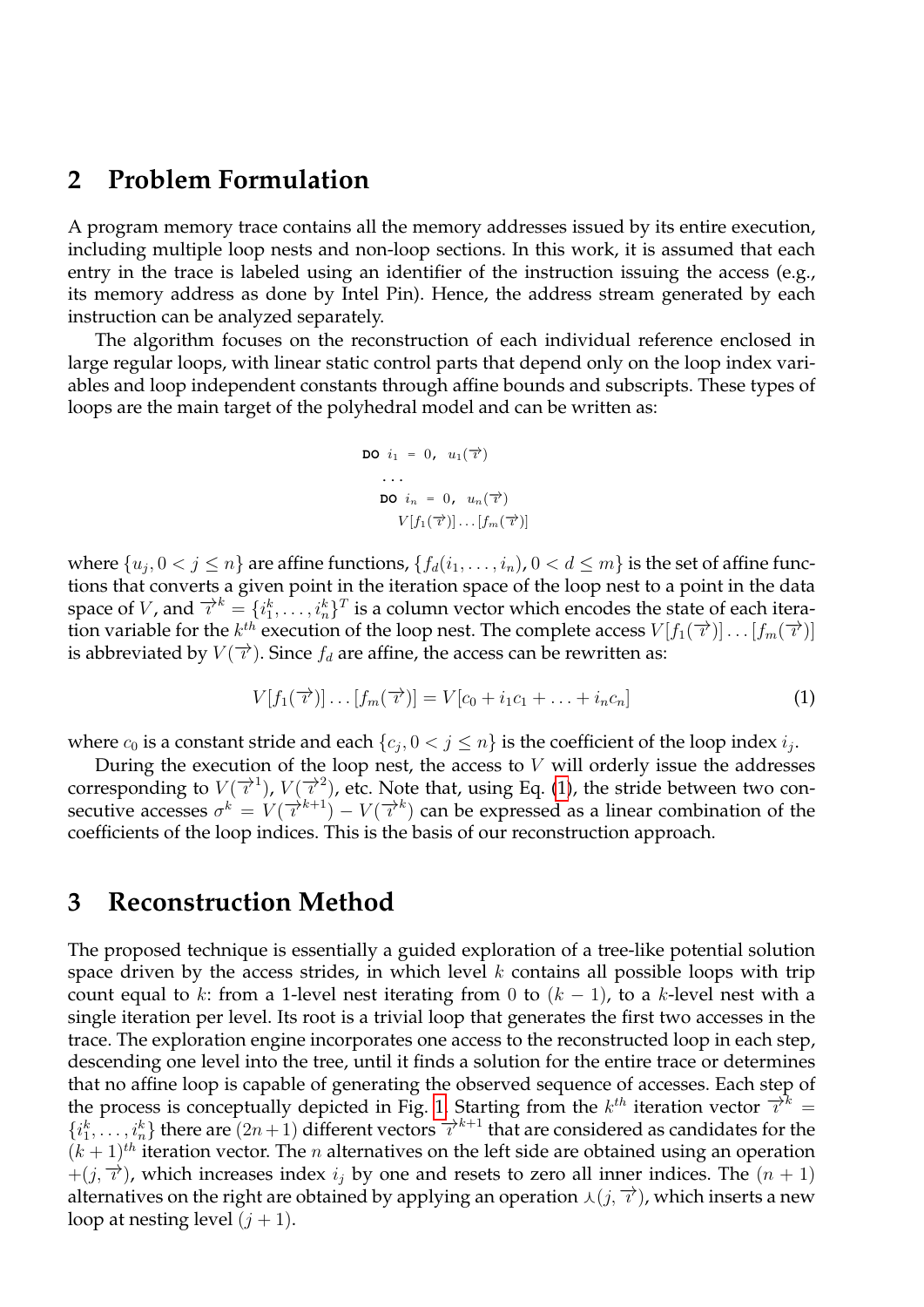<span id="page-2-3"></span>

Figure 1: Solution space. For each reconstructed index  $\overrightarrow{\tau}^k$ , the engine considers  $(2n + 1)$ possible values for  $\frac{1}{l} \lambda^{k+1}$ . For instance, if  $\lambda^{k} = [3, 5, 7]$ , there are 7 alternatives for  $\lambda^{k+1}$ .  $A^{\text{L}}(1,\overrightarrow{x}^{k}) = [4,0,0],+(2,\overrightarrow{x}^{k}) = [3,6,0],+(3,\overrightarrow{x}^{k}) = [3,5,8], \lambda(0,\overrightarrow{x}^{k}) = [1,0,0,0], \lambda(1,\overrightarrow{x}^{k}) = [1,0,0,0],$  $[3, 1, 0, 0]$ ,  $\lambda(2, \overrightarrow{x}^k) = [3, 5, 1, 0]$ , and  $\lambda(3, \overrightarrow{x}^k) = [3, 5, 7, 1]$ .

### **4 Experimental Evaluation**

Our tool is written in Python and was used to extract codes from traces generated by the PolyBench/C 3.2 suite [\[Pou\]](#page-2-4). For illustrative purposes, Fig. [2a](#page-3-0) shows the source code of cholesky and Fig. [2b](#page-3-0) an excerpt of the memory trace generated by the access  $A[i][k]$  (see line [11](#page-3-1) of Fig. [2a\)](#page-3-0). Trace sizes and processing times are shown in Fig. [2c](#page-3-0) for the "standard" problem size, which generates up to 12.9 billion references in 3mm (270 GB). Processing times largely depend on the number of reconstructed loops, as well as on the iteration pattern: the best efficiency is achieved when recognizing elements separated by the same stride. An exhaustive evaluation, including the crucial importance of our optimizations, as well as potential applications of the technique are detailed in [\[RAKT16\]](#page-2-2).

#### **References**

- <span id="page-2-0"></span>[BHRS08] U. Bondhugula, A. Hartono, J. Ramanujam, and P. Sadayappan. A practical automatic polyhedral parallelizer and locality optimizer. In *Proc. of Programming Language Design and Implementation (PLDI)*, 2008.
- <span id="page-2-1"></span>[GGL12] T. Grosser, A. Größlinger, and C. Lengauer. Polly – performing polyhedral optimizations on a low-level intermediate representation. *Parallel Process. Lett.*, 22(04), 2012.
- <span id="page-2-4"></span>[Pou] L.-N. Pouchet. PolyBench: the polyhedral benchmark suite. [http://web.cse.](http://web.cse.ohio-state.edu/~pouchet/software/polybench/) [ohio-state.edu/~pouchet/software/polybench/](http://web.cse.ohio-state.edu/~pouchet/software/polybench/).
- <span id="page-2-2"></span>[RAKT16] G. Rodríguez, J. M. Andión, M. T. Kandemir, and J. Touriño. Trace-based affine reconstruction of codes. In *Proc. of Code Generation and Optimization (CGO)*, 2016.